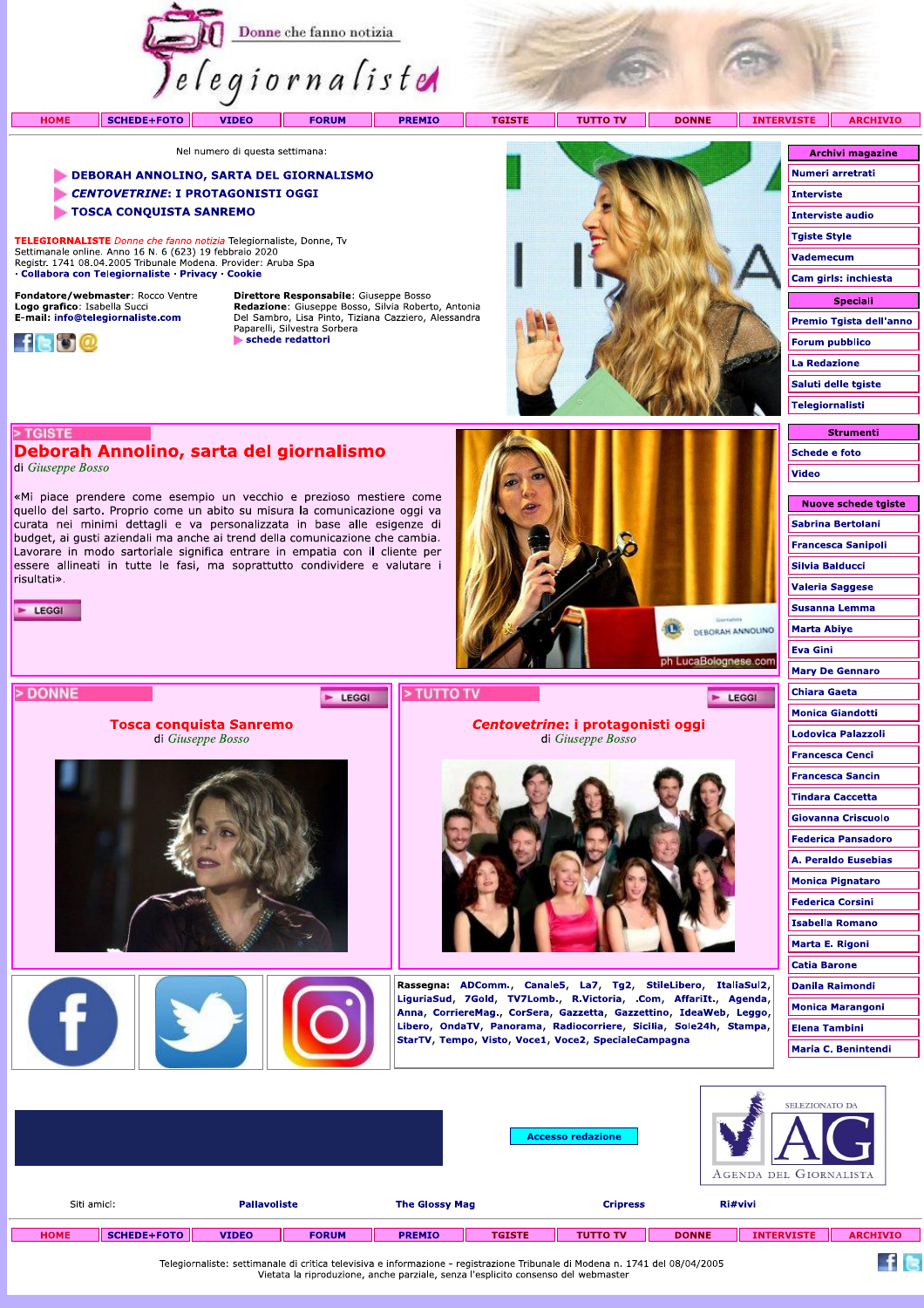

Taiste Approfondimenti e notizie sul mondo delle telegiornaliste

# Deborah Annolino, sarta del giornalismo

di Giuseppe Bosso

Era la primavera del 2016 quando *intervistavamo* una ragazza agrigentina che all'ombra delle due Torri si stava affermando come brillante giornalista. E a distanza di quattro anni possiamo dire che di strada, Deborah Annolino ne ha fatta, con ottimi risultati.

#### Deborah, raccontaci come hai sviluppato in questi anni il tuo lavoro lungo il filone del video storytelling.

«Ciao Giuseppe, sono felice di incontrarti e ti ringrazio per questa nuova intervista. Era il 2016 quando ci siamo sentiti per la prima volta e a Bologna nasceva AD Communications il mio studio di comunicazione. Ammetto che Telegiornaliste mi ha portato fortuna. In questi anni sono arrivati tanti progetti insieme ad altrettante soddisfazioni. Insieme ai professionisti dello Studio mi occupo di ideare e realizzare servizi o interviste che abbiano queste caratteristiche: breve durata, taglio informativo e non pubblicitario, messaggio emozionale, storyboard accattivante. Il videostorytelling rappresenta oggi il futuro della comunicazione come spiego nell'articolo sui nuovi trend per il 2020 del Blog di AD Communications».

### Come raccontare la realtà delle aziende oggi attraverso una telecamera?

«Ci sono tanti modi per raccontare il brand. La prima cosa da fare è ascoltare chi vive tutti i giorni l'azienda, comprendere quali sono le esigenze ma soprattutto i desideri per mettere a punto un piano di comunicazione che sia autentico e personalizzato. L'occhio della telecamera racconta, senza aggiungere tante parole, punti di forza ed esperienze positive. Al videostoryteller il compito di trovare e portare alla ribalta, sui Media on e offline, le buone notizie di un'azienda».

# Puoi individuare un momento o un episodio particolare che ha rappresentato una svolta per te?

«Ogni giorno è un'occasione in cui impegnarsi e dare il meglio. La soddisfazione più grande è quella di essere partita dalla Sicilia con una



valigia carica di sogni che in parte ho trasformato in qualcosa di tangibile. Per rispondere alla tua domanda il ritorno al piccolo schermo - con la conduzione di una rubrica sulla salute e la realizzazione di alcuni redazionali per la Tv - ha rappresentato sicuramente un punto di svolta per la mia carriera, intrapresa come Telegiornalista ad Agrigento nel 2002. L'altro importante traguardo è arrivato con le docenze, in giro per l'Emilia Romagna, da Bologna a Modena, da Imola a Forli, per formare il personale delle aziende sul Digital Marketing. Gli obiettivi futuri sono tanti ma più che annunciarli preferisco realizzarli per poi raccontarli tra qualche anno».

# L'Italia è un terreno fertile o punti più all'estero?

«Amo il mio Paese e non ho mai pensato di lasciarlo. L'Emilia Romagna mi ha accolta e mi ha permesso di scrivere una nuova pagina professionale. Mi occupo di comunicazione e giornalismo da più di 16 anni con la stessa passione del primo giorno, e lo faccio in Italia. Un miracolo? No, solo grande tenacia e un pizzico di follia».

# Possiamo dunque ritenere superata la concezione del "comunicare fai da te"? Gli operatori economici che si rivolgono a te sono consapevoli della necessità di rivolgersi a veri professionisti del settore nel loro interesse?

«L'era della comunicazione "fai da te" non può considerarsi finita. Tante realtà, anche grandi, continuano a predisporre, senza guida e senza logica editoriale, le loro campagne di comunicazione. Questa improvvisazione non passa di certo inosservata. Gli utenti, sempre più consumatori e produttori di informazione, sanno riconoscere chi è "sul pezzo" e chi invece comunica in modo incostante o improvvisato. In generale la situazione sta migliorando al Nord Italia dove il più delle volte la comunicazione è affidata ad agenzie o professionisti, con un ritorno di immagine più che valido».

# La nostra filosofia "sartoriale" ci consente una pianificazione artigianale è scritto nella vostra home page: cosa intendi?

«Mi piace prendere come esempio un vecchio e prezioso mestiere come quello del sarto. Proprio come un abito su misura la comunicazione oggi va curata nei minimi dettagli e va personalizzata in base alle esigenze di budget, ai gusti aziendali ma anche ai trend della comunicazione che cambia. Lavorare in modo: sartoriale significa entrare in empatia con il cliente per essere allineati in tutte le fasi, ma soprattutto condividere e valutare i risultati».

## Come sei entrata in contatto con 7 Gold e cosa ti aspetti da questa collaborazione?

«Con 7 Gold ed alcune reti bolognesi collaboro in modo saltuario e soprattutto da consulente esterna. La conduzione televisiva e il videogiornalismo rimangono il: mio cavallo di battaglia insieme ai palchi da cui continuo a presentare eventi con grandi platee, in Emilia Romagna ma anche fuori Regione».

# Siamo alla nostra seconda chiacchierata: come pensi di essere cambiata in questi anni?

«Un cambiamento, personale e professionale, è evidente; vado incontro a nuove consapevolezze ma sempre con umiltà. Imparo dagli sbagli e faccio tesoro degli insegnamenti di chi ha più esperienza e con me vuole condividerla. Vorrei chiudere questa intervista con un consiglio per i più giovani che sognano di trovare posto nel mondo della comunicazione: Quando e se un ostacolo sembrerà insormontabile, tirate fuori tutta la grinta e la forza che avete per affrontarlo. Insequire: un sogno, il vostro, significa combattere senza mai arrendersi. Nulla è veranente impossibile se ci credi veramente».

# versione stampabile | interviste alle telegiornaliste

| <b>HOME</b> | $FDE + FOTO$ | <b>VIDEO</b>                                   | <b>FORUM</b> | <b>PREMIO</b>    |                                                 | <b>DONNE</b>   | AR(<br>нтутс |
|-------------|--------------|------------------------------------------------|--------------|------------------|-------------------------------------------------|----------------|--------------|
|             |              | Telegiornaliste:<br>: settimanale di critica : | televisiva   | . informazione · | e - registrazione Tribunale di Modena n. 1741 - | del 08/04/2005 |              |

Vietata la riproduzione, anche parziale, senza l'esplicito consenso del webmaster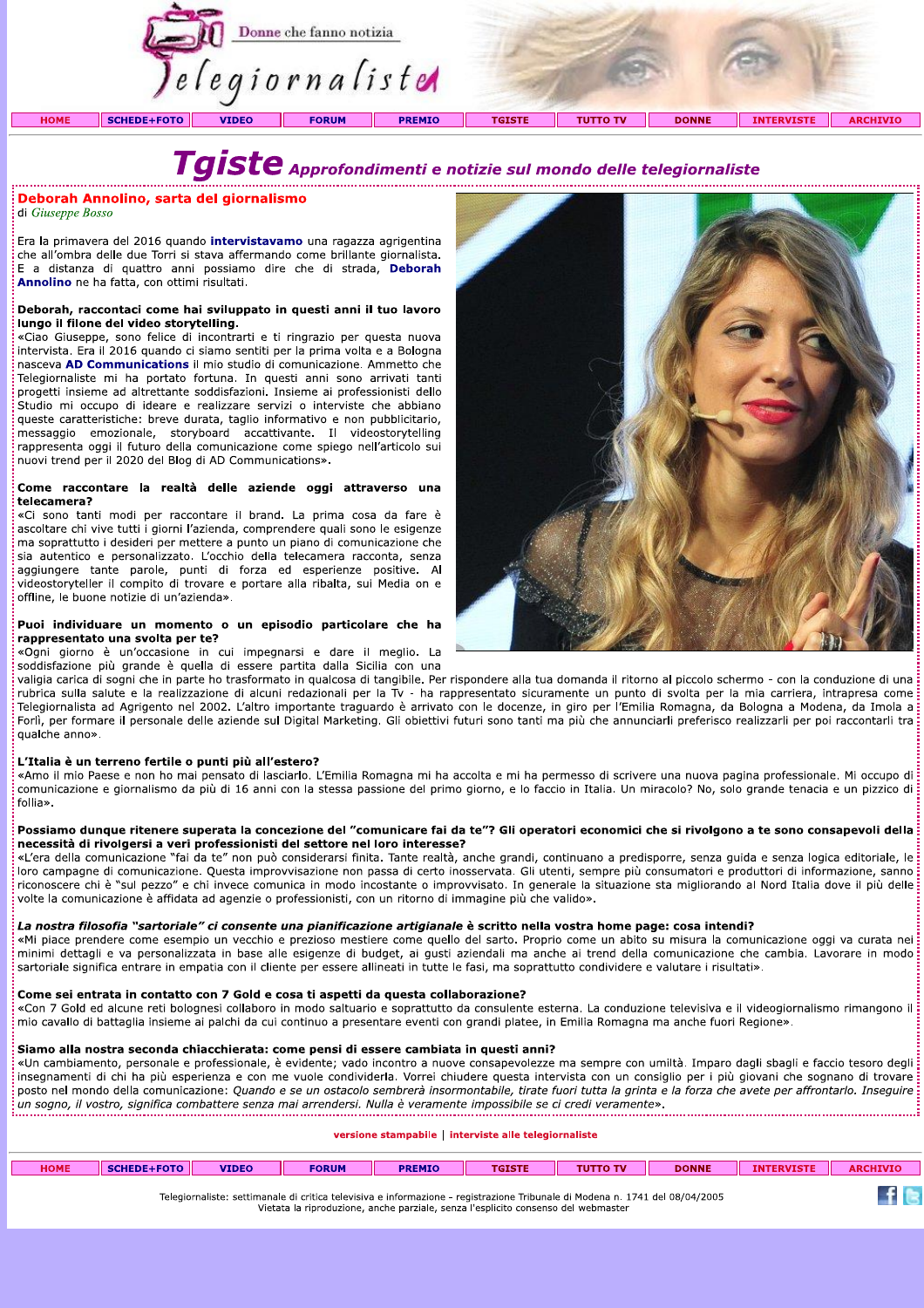

# Tutto TV Ieri, oggi e domani

### Centovetrine: i protagonisti oggi di Giuseppe Bosso

Sono passati ormai quattro anni dall'ultima puntata della soap opera made in Italy più longeva, dietro soltanto alla ormai pluriventennale Un posto al sole, ambientata a Torino, che per tre lustri ha catalizzato l'attenzione del pubblico.

Centovetrine, con le sue trame coinvolgenti e appassionanti, ha a lungo rappresentato un'eccellenza della fiction seriale del Belpaese, ma a un certo punto, e nonostante indici d'ascolto per nulla deludenti, ha conosciuto un lento, inesorabile declino, che dallo spostamento da Canale 5 a Rete 4 ha portato alla cancellazione nell'estate 2016, con l'ultima puntata andata in onda l'8 agosto di quell'anno.

Ma a distanza di anni, cosa ne è stato dei protagonisti del serial le cui vicende ruotavano intorno a un centro commerciale nel cuore del capoluogo piemontese?

Pietro Genuardi, indimenticato Ivan Bettini dello sceneggiato, oggi è nel cast di un altro, non meno popolare, serial come *II paradiso delle* 



signore; Alex Belli, alias Jacopo Castelli, si alterna tra cinema e tv con buon successo, anche se negli ultimi anni ha fatto notizia più per le sue turbolente vicende sentimentali che per le sue interpretazioni; più defilata sua sorella (di fiction) Viola, alias Barbara Clara, apprezzata anche dj e cantante (in passato con Andrea Delogu aveva formato un popolare duo, le Cinema 2), che conduce un programma radiofonico sull'emittente Radiostereocittà; Jgor Barbazza e Linda Collini, alias Damiano Bauer e Cecilia Castelli, coppia sul set e nella vita, hanno preso parte alla popolare serie Alex & Co; Emanuela Tittocchia, Carmen nella soap, è tra le ospiti più assidue di *Pomeriggio Cinque*, condotto da Barbara D'Urso, ma è anche richiestissima come volto di punta di eventi in tutta Italia, e nei giorni del **Festival** a **Sanremo** ha diretto con successo "Tra palco e città", che ha animato la cittadina ligure tra aneddoti e ricordi dei 70 anni della kermesse musicale. Altri storici protagonisti, come Michele D'Anca, Marianna De Micheli e Alessandro Mario, sono molto attivi sul versante teatrale.

Non manca nemmeno chi, come Serena Bonanno, la prima, storica, protagonista assoluta della serie, volto della primissima scena andata in onda quell'ormai : lontano 8 gennaio 2001, ha completamente abbandonato le scene per dedicarsi ad altro, nello specifico la pittura.

:<br>Insomma, **ognuno ha preso la sua strada**, ma nel **ricordo dei telespettatori** rimarranno sempre i protagonisti di un'**avventura bella e indimenticabile**.

versione stampabile | interviste a personaggi | interviste a telegiornalisti

| <b>HOME</b>                                                                                                                                                                                                       | <b>SCHEDE+FOTO</b> | <b>VIDEO</b> | <b>FORUM</b> | <b>PREMIO</b> | <b>TGISTE</b> | <b>TUTTO TV</b> | <b>DONNE</b> | <b>INTERVISTE</b> | <b>ARCHIVIO</b> |
|-------------------------------------------------------------------------------------------------------------------------------------------------------------------------------------------------------------------|--------------------|--------------|--------------|---------------|---------------|-----------------|--------------|-------------------|-----------------|
| Telegiornaliste: settimanale di critica televisiva e informazione - registrazione Tribunale di Modena n. 1741 del 08/04/2005<br>Vietata la riproduzione, anche parziale, senza l'esplicito consenso del webmaster |                    |              |              |               |               |                 |              |                   |                 |